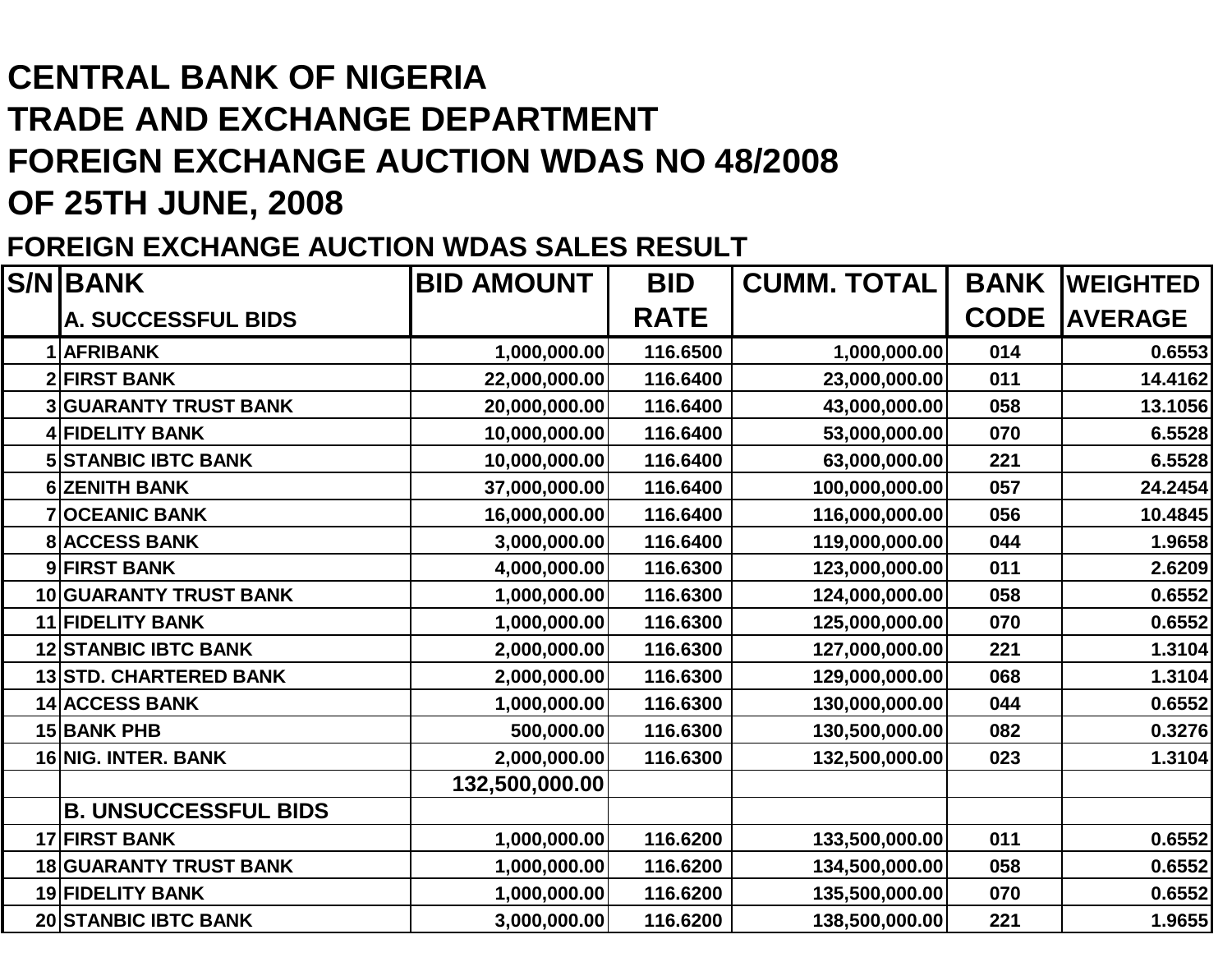| 21 BANK PHB                     | 500,000.00     | 116.6200 | 139,000,000.00 | 082 | 0.3276   |
|---------------------------------|----------------|----------|----------------|-----|----------|
| <b>22 ACCESS BANK</b>           | 1,000,000.00   | 116.6100 | 140,000,000.00 | 044 | 0.6551   |
| 23 NIG. INTER. BANK             | 2,000,000.00   | 116.6100 | 142,000,000.00 | 023 | 1.3102   |
| 24 FCMB                         | 2,000,000.00   | 116.6000 | 144,000,000.00 | 214 | 1.3101   |
| <b>25 EQUITORIAL TRUST BANK</b> | 2,000,000.00   | 116.6000 | 146,000,000.00 | 040 | 1.3101   |
| 26 NIG. INTER. BANK             | 5,000,000.00   | 116.6000 | 151,000,000.00 | 023 | 3.2753   |
| <b>27 OCEANIC BANK</b>          | 20,000,000.00  | 116.5900 | 171,000,000.00 | 056 | 13.1000  |
| 28 STD. CHARTERED BANK          | 1,000,000.00   | 116.5800 | 172,000,000.00 | 068 | 0.6549   |
| <b>29 STD. CHARTERED BANK</b>   | 1,000,000.00   | 116.5400 | 173,000,000.00 | 068 | 0.6547   |
| 30 FCMB                         | 5,000,000.00   | 116.5300 | 178,000,000.00 | 214 | 3.2733   |
|                                 | 45,500,000.00  |          |                |     |          |
| TOTAL $(A + B)$                 | 178,000,000.00 |          |                |     | 116.6264 |
|                                 |                |          |                |     |          |

#### **BANKS' BDC CASH REQUEST**

| <b>S/NIBANK</b>                | <b>BID AMOUNT</b> | <b>BID</b>  | <b>CUMM. TOTAL</b> | <b>BANK</b> |
|--------------------------------|-------------------|-------------|--------------------|-------------|
|                                |                   | <b>RATE</b> |                    | <b>CODE</b> |
| <b>UNION BANK</b>              | 2,000,000.00      | 116.6600    | 2,000,000.00       | 032         |
| <b>2 FIDELITY BANK</b>         | 2,000,000.00      | 116.6400    | 4,000,000.00       | 040         |
| <b>3 INTERCONTINENTAL BANK</b> | 2,000,000.00      | 116.6400    | 6,000,000.00       | 069         |
| 4 UNITY BANK                   | 2,000,000.00      | 116.6400    | 8,000,000.00       | 215         |
| <b>5 EQUITORIAL TRUST BANK</b> | 2,000,000.00      | 116.6400    | 10,000,000.00      | 040         |
| 6 BANK PHB                     | 2,000,000.00      | 116.6400    | 12,000,000.00      | 082         |
| <b>7 GUARANTY TRUST BANK</b>   | 1,800,000.00      | 116.6400    | 13,800,000.00      | 058         |
| <b>8 ACCESS BANK</b>           | 2,000,000.00      | 116.6400    | 15,800,000.00      | 044         |
| 9 FCMB                         | 2,000,000.00      | 116.6300    | 17,800,000.00      | 214         |
| <b>TOTAL</b>                   | 17,800,000.00     |             |                    |             |

## **SUMMARY FOR WHOLESALE DAS 48 OF 25-06-2008**

# **<sup>1</sup> AMOUNT OFFERED FOR SALE US\$70,000,000.00**